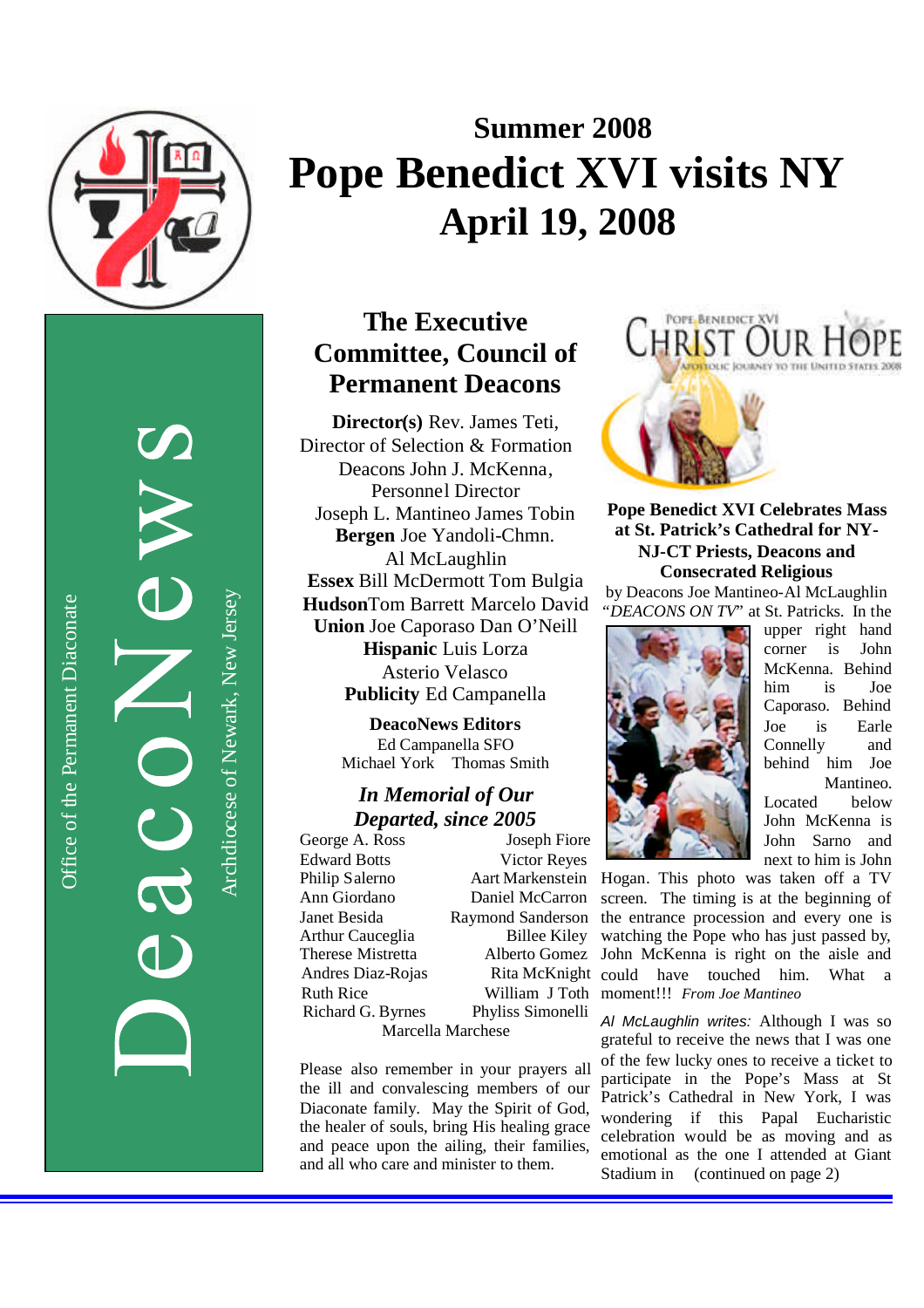### **DeacoNews Summer 2008 http://mywebpages.comcast.net/edcampy/ Archdiocese of Newark**

**Popes Visit**, **continued from page one…by Deacon Al McLaughlin…** our great archdiocese. Like the early Apostles who were eagerly awaiting for that First Pentecost and the power of the Spirit to move them and guide them, I was waiting for the opportunity to see and hear the Vicar of Christ. I vividly recalled how charismatic his predecessor was and I was hoping that Benedict's message was going to light a fire within me and the rest of the faithful here in America. On Friday night, I deliberately went to sleep early because I knew the next day would begin before sunrise. There was so much excitement and anticipation running through my veins that sleep never had a chance to do its job!

(photo by Deacon Paul Kliauga)



By 6:00 am, 150 of us boarded busses and left for New York. As we moved closer to St. Patrick's we saw thousands of people lining up on the streets in hopes of getting a quick glimpse of the Bishop of Rome. Their faith alone was enough to charge all of us who were traveling on those busses! When I arrive at my seat, I couldn't believe that I was only 7 rows from the altar and would be able to see everything. I looked around and in this gathering of over 2,000 people it didn't matter if you wore a miter, a crown or a veil on your head; it didn't matter if your stole hung down over and your shoulders or across your chest; we were all one; all waiting to be nourished by the Successor of Peter and shortly after 9:00am time seems to have stood still!

A little after 9:00 the Cathedral shook as we heard the crowd from outside voicing their love and approval for the Pope and suddenly the doors that were keeping us in and everyone else out opened and there was our spiritual leader standing within our midst. St. Patrick's erupted with a thunderous ovation and all of us were consumed by the spirit and person of Benedict XVI. He walked to the sanctuary and turned and waved to all us as if to say thank you but it was we who were (photo by Deacon Paul Kliauga)



thanking him for not only coming to our great country but for being the true and faithful follower and exemplar of Jesus the Christ. He spoke from the heart and he challenged us to bring the Light of Christ back into our parishes, homes, communities and places of where we work. I felt as if he was sending us out just like the next day's First Reading recalled when the Apostles ordained Stephen and the other deacons and sent them out into the world. He reminded us of who we were "working" for and could there ever be a greater boss! His deep and reverent manor in celebrating the Mass added so much to the sanctity of the day. Benedict's gentle smile and loving waves seemed to have touched communicated with each individual person who had the honor of being there. At the end of the Mass before he gave us his blessing, he thanked us for being there and praying for him.



(photo by Deacon Paul Kliauga) He told us how he would never have imagined that one day he would be the Successor of Peter with his faults and transgressions and yet here he was through the power of God. Here was the leader of the Catholic Church asking us to continue to pray for him because he was a sinner in need of prayers. That was pretty humbling for me because if the man in white is a sinner, is there any hope for me?

I can honestly say that this day will go down as one of the best days in my life. Like the thousands of people who have been touched by this intellectual, spiritual and pastoral leader, this pope will always have a special place in my memory and heart!

## *Formation News*

By Fr. James Teti, Director

The men of the class of 2011 are finishing up the second semester of the first year of studies. They are concluding courses on Christology and the Gospels. In pastoral formation they are working on proclamation and some elements of preaching. From June 20-22 they will attend their annual retreat at St. Mary's Abbey retreat center in Morristown. Msgr Timothy Shugrue, former director of the permanent diaconate in the Archdiocese of Newark, will be a keynote speaker.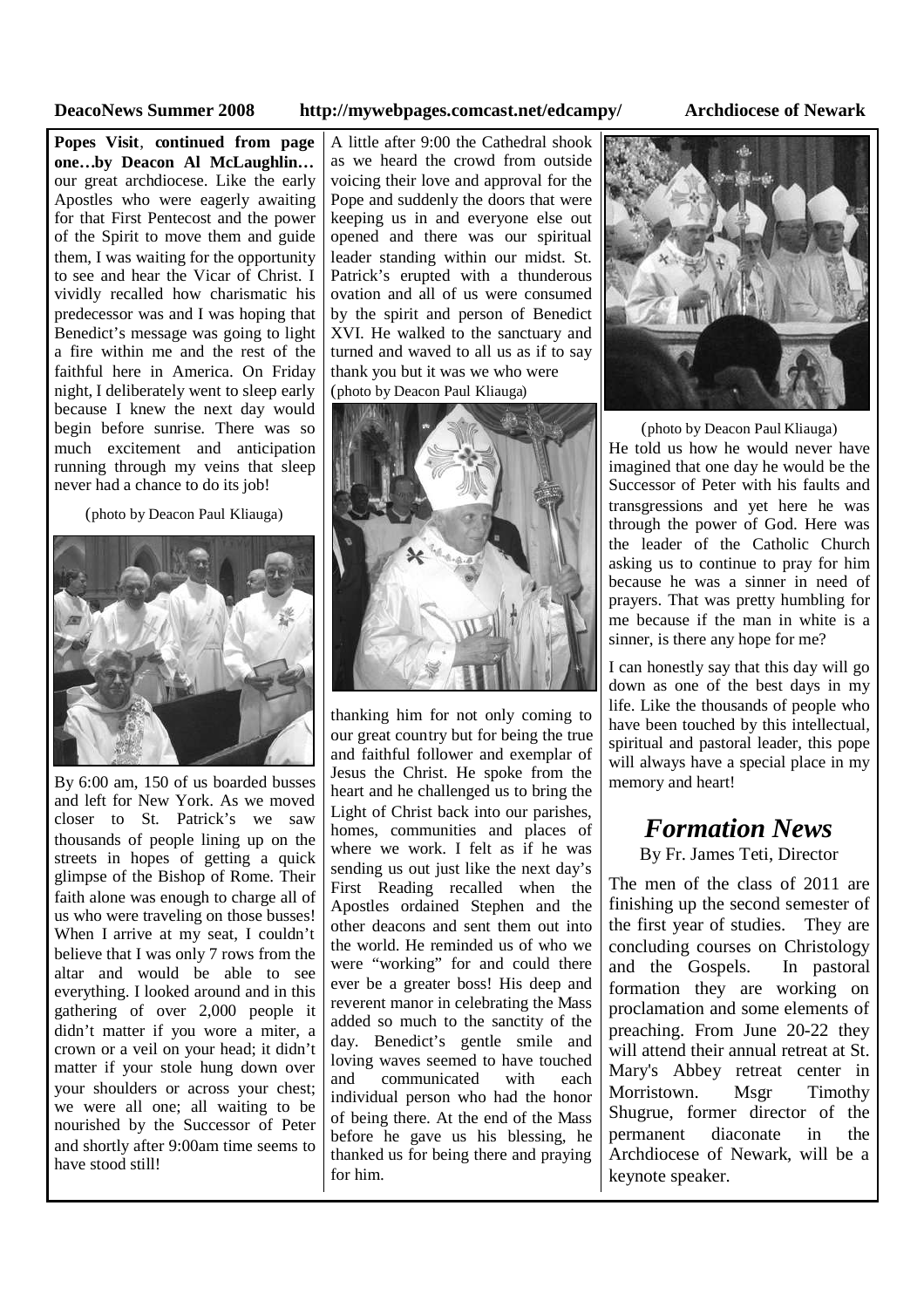### **DeacoNews Summer 2008 http://mywebpages.comcast.net/edcampy/ Archdiocese of Newark**

### *A Tribute to the Celebrated Life of Rita McKnight*



Based on an article by Valerie D. Lewis-Mosley, Christ the King Church Jersey **City** 

*The life of Rita McKnight is also the reflection of her life in Christ Jesus. Her steps were ordered in the Word of God. Her faith walk was "Follow Me as I Follow Christ". So walk with me as I take a short sojourn into the celebrated life of Rita McKnight.*

Christ the King parish of Jersey City, New Jersey affectionately called her "the Deaconess". Just like Phoebe, she was on the road with Christ; teaching supporting, imploring, beseeching, and carrying Christ to all who would receive Him. Rita served as the director for Rites of Christian Initiation for Adults. She carried Christ to the sick and the infirmed as a Eucharistic Minister.

She prepared other lay ministers to be Extraordinary Ministers of Communion. She instructed couples in Pre-Cana for the preparation of the sacrament of Matrimony, setting the example for sacramental marriage by the witness of her forty-one years as a devoted and virtuous wife to Deacon Keith.

Rita studied with, supported and stood beside her spouse Keith in his preparation as an ordained minister of the Permanent Diaconate of the Catholic Church. Rita was always faithful to the ministry and to the mission of Jesus through the Diaconate and through her service to the National Black Catholic Clergy Caucus.

She was authentically Black and truly Catholic as proven by her witness in faith and her encouragement. She challenged the Black Catholics of the

Archdiocese of Newark to get involved in the National Black Catholic Congress. She was the fire that set our souls ablaze and propelled our participation not only in the National Black Catholic Congress but as well in the annual parish workshops for ministry in the African American Community.

She was the impetus in the youth participating in the Rites of Passage in 2000 and 2001. Rita was the coordinator for the New Jersey Gathering of Black Catholic Women that was held at Seton Hall University: A call for the women to gather in prayer and praise.

Rita was always there for those who were sick and in need of the Presbyter and prayer and anointing. She was an evangelist preparing the way of the Lord. She was an evangelist carrying the message that help was on the way for those in need of help and that the help was Jesus.

The calls of condolences have come from near and from far, Europe, Mexico, all across the United States, Canada and from Africa and Asia. A universal response for one whose mission was universal for that is what it means to be truly Catholic. Rita was Catholic in every sense of her being. She was not what I call a supermarket Catholic like those who pick and chose which teachings of the church they will put into their shopping cart and which teachings and beliefs they will leave on the shelf.

My sister in Christ took on the full mantle of the One, True, Holy, Catholic and Apostolic Church; the First Christian Church of Jesus Christ and she was not ashamed to preach and teach the authentic unadulterated scripture of Jesus Christ! It was like a fire burning in her bones! She could not help but to believe, to preach and to teach. Her love was Jesus and He was the center of her Life. Everything she did was through him, with him and in him. She was a witness for Jesus Christ!

The commissioning at the close of the Mass is to go and make disciples. Rita was in the disciple making business. She prepared acolytes and altar servers, Eucharistic Ministers. She developed the ministry of hospitality and bereavement to serve others truly adhering to Jesus' call to be of service. She was a prayer warrior even on her own sick bed and she would call others and pray with them and for them. She worked as a support leader for others battling breast cancer encouraging them every step of the way, even doing the breast cancer camp out and walk when her own body was wracked with pain. She never stopped talking about Jesus. She challenged, confronted, and corrected all to walk uprightly with the Lord.

Rita along with her husband Deacon Keith coordinated the evangelization team of the parish of Christ the King. She was instrumental in the 1998 revival led by Eat the Scroll Ministry. She believed in the benefits of daily prayer through scripture – "lectio divina", liturgy of the hours and the holy rosary; all which she did faithfully everyday. She stood in support of God's holy anointed and ordained.

She was a liaison to the United States Conference of Catholic Bishops. Rita has been acknowledged by her ministry with a Pontifical Citation. She was a good and faithful servant. Our sister left no stone unturned when it came to being a living stone for the cornerstone of her faith, Jesus. She was just and righteous to the law of God<sup>-</sup>

In this walk of hers even in her suffering she stood upright. She was with the full mantle of Christ, linking her sufferings with that of Jesus. She did not complain, did not challenge God, did not falter in faith but she kept on walking with Christ. She did not waiver. She did not grow faint of heart but soared up on eagles' wings. She waited on the Lord. She **PUSH**ed on; that is she kept on **P**raying **U**ntil **S**omething **H**appened.